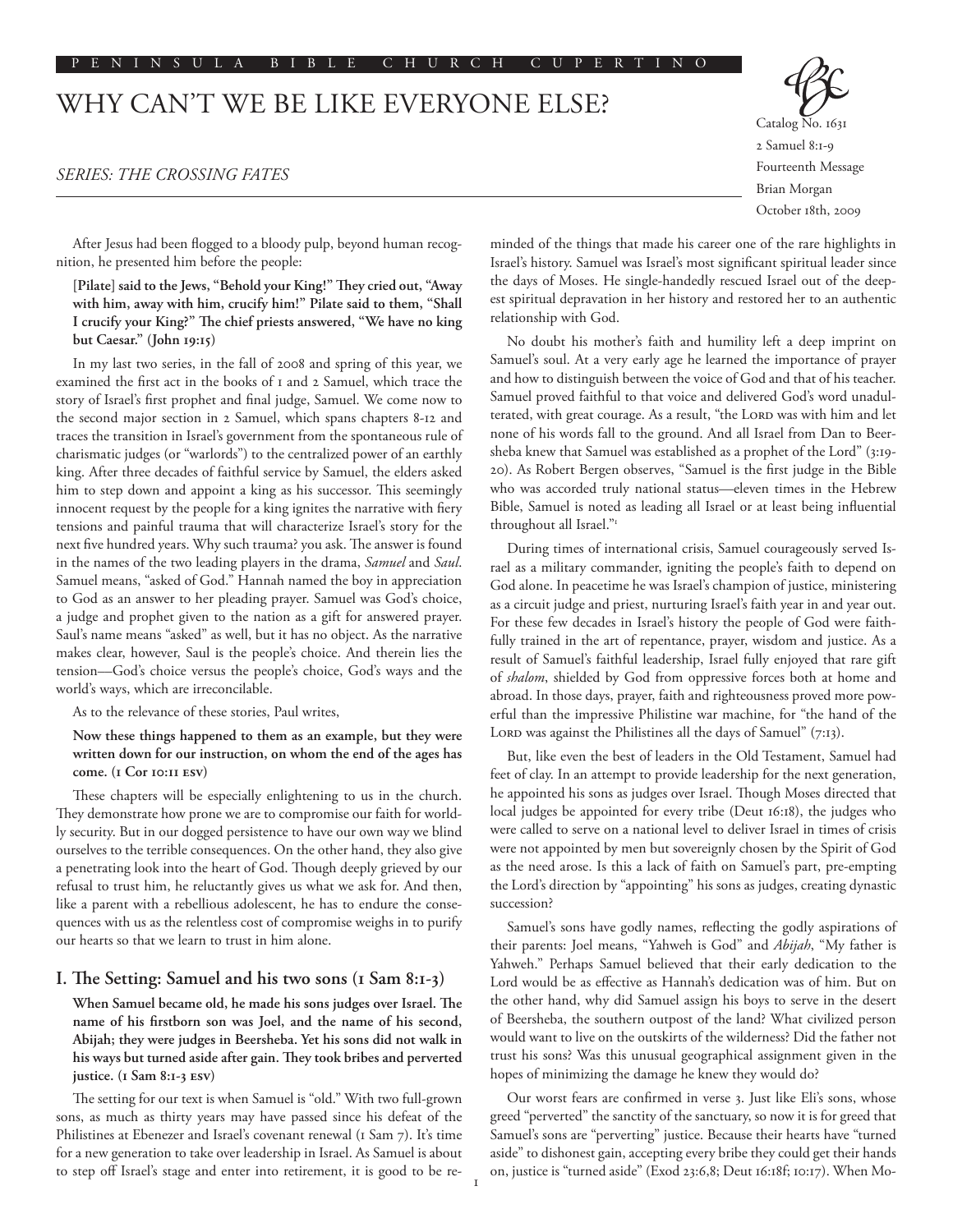ses appointed judges and elders, he made sure they were free from the love of money:

**Appoint judges and officials for each of your tribes in every town**  the LORD your God is giving you, and they shall judge the people **fairly. Do not pervert justice or show partiality. Do not accept a bribe, for a bribe blinds the eyes of the wise and twists the words of the righteous. (Deut 16:18-19)**

Samuel must bear some responsibility for the situation. Clearly he failed as a parent to pass on the covenant fidelity to his sons. Worse yet, we hear no rebuke from the father. Cognizant of the swift judgment that God had brought upon the nation when Eli's sons desecrated the sanctuary, the tribal elders convene a national assembly to take decisive action.

# **II. The Elders' Request for a King (1 Sam 8:4-5)**

**Then all the elders of Israel gathered together and came to Samuel at Ramah and said to him, "Behold, you are old and your sons do not walk in your ways. Now appoint for us a king to judge us like all the nations." (1 Sam 8:4-5)**

The last time the elders convened it was their collective wisdom that suggested fetching the ark as a good luck charm in the battlefield (4:3). Their spiritual ignorance then is matched by their lack of tact now. When they address their distinguished leader, they open by saying, "Behold you are old." Bodner points out, "It may have been more prudent to begin by saying, 'Behold, you are wise,' or 'Behold, you have judged us well.'"2 Instead, they greet Samuel like a worn out racehorse ready for the glue factory. Then they confront him with the hard facts concerning his wicked sons. Samuel's age and the failure of his sons serve as the pretext for a bold request: "Now appoint for us a king to judge us like all the nations."

The request reaches back to ancient promise that God would bring a line of kings from the seed of Abraham (Gen 17:6, 16; 35:11; 49:10, Num 23:21; 24:7), one that was recaptured in the historic prayer of praise that Hannah recited at Samuel's dedication:

**"The Lord will judge the ends of the earth; he will give strength to his king and exalt the power of his anointed." (1 Sam 2:10)**

On the surface it appears they are attempting to address the current crisis with good theology and his mother's faith. But the final card in their hand exposes their real motive– they want to be "like all the nations." Not only do they desire a brand new kind of government, i.e., a monarchy, but the kind of monarchy that removes all their holy distinctions as a nation. And the adverbial "now" reveals just how impatient they are for such a change. They refuse to wait for God's best for them. They want a king *now*! Impatience is a form of rebellion, as painful to God as idolatry.

How can Samuel object? If the prophet can "appoint" judges, who have failed, why not "appoint" a king, one to their advantage ("for us") to be a permanent solution to deal with "injustice" in Israel?

It's not until chapter 12 that we discover the real motivation underlying their request:

**"…when you saw that Nahash the king of the Ammonites came against you, you said to me, 'No, but a king shall reign over us,'**  when the Lord your God was your king." (1 Sam 12:12)

Prayer allowed Samuel to penetrate behind their false piety to the real issue, which was fear. It must have proven difficult for an agrarian society to live a life of faith, trusting God to be their King and deliverer, sandwiched between two powerful warring neighbors, the Philistines in the west and Ammonites in the east. With no standing army or king

to lead them, every international threat had to be met by depending on God through prayer. Israel never knew how or through whom God would deliver them. Though God's record of faithfulness was impeccable, the nation grew weary of the whole process, and finally cried out, "Why can't we be like everybody else!" The life of faith is very demanding. There comes a time when all of us long for the security that the world offers.

As a young boy I had friend in Newport Beach who often took me sailing. I find sailing an apt metaphor for our spiritual journey. A sailboat is a remarkable vessel of transportation. With very little technology you can travel to almost any port of call in the world. Sailing enlarges your horizon as you are plunged into the open sea that is swarming with life, fresh air and blue sky. Its nonstop action is so invigorating as one is totally dependent on the wind and currents by day and the stars by night. But there is no autopilot when it comes to sailing. You can't let your guard down and drift. You have to remain in constant touch with the larger world around you, especially in inclement weather and turbulent seas, or you could perish.

But for the faint of heart and the rich there is the "Love Boat," those overgrown, opulent ocean liners. Climb aboard and for but a small price you can have someone else navigate the seas, cook your meals, make your bed, watch the weather and battle the storms. All you do is sleep and eat and eat. For all who sail the seas of faith it is a difficult temptation to resist.

# **III. Samuel's Inner Response (1 Sam 8:6)**

## **But the thing displeased Samuel when they said, "Give us a king to**  judge us." And Samuel prayed to the LORD. (1 Sam 8:6)

The translation "But the thing displeased Samuel," is at best an understatement for the more vehement Hebrew, "But the thing was evil in the eyes of Samuel." The phrase "evil in the eyes of" is normally used with God as the subject when his wrath is greatly provoked against his people for idolatry. It is used as a key refrain in the book of Judges (2.11; 3:7, 12; 4:1; 6:1, 10:6; 13:1), and is standard fare in the book of Kings, where evil dominates. The phrase not only speaks of God's inner emotions that have been pushed beyond the boiling point but of his severe judgments that immediately follow, where God delivers his people over to his enemies, forty years of wilderness wanderings (Num 32:13), or in some cases, even death (Gen 38:7; Deut 17:6).

Displeased? Samuel is so furious he cannot speak! Yet what angers him is not that Israel is throwing away her holy distinctiveness (the last phrase, "like all the nations," is left out), but the fact that he is being asked to demote himself by appointing a king to take over his rule. Samuel takes their request personally. But to his credit, though stung with fury, he vents his anger privately before the Lord.

We are not privy to his conversation, but it doesn't take much imagination to envision his complaint: "O Lord, did you hear them? 'You're old, worn out, a failed father. Pack up your office and leave.' No severance package, no thanks after forty years of faithfulness, no retirement dinner, no parting gifts, not even a watch! Instead they define my entire career by my irreverent sons, whom I admit are not fit for office." In case you may have idealist visions of retirement, the Bible will set you straight. Few saints end their pilgrimage of faith on the golf course.

After Samuel vents his fury in prayer, God cares for the prophet's damaged emotions, settles his angry spirit and restores him to a healthy perspective so that he can once again minister effectively.

# **IV. The Lord's Surprising Response (1 Sam 8:7-9)**

And the LORD said to Samuel, "Obey the voice of the people in all **that they say to you, for they have not rejected you, but they have**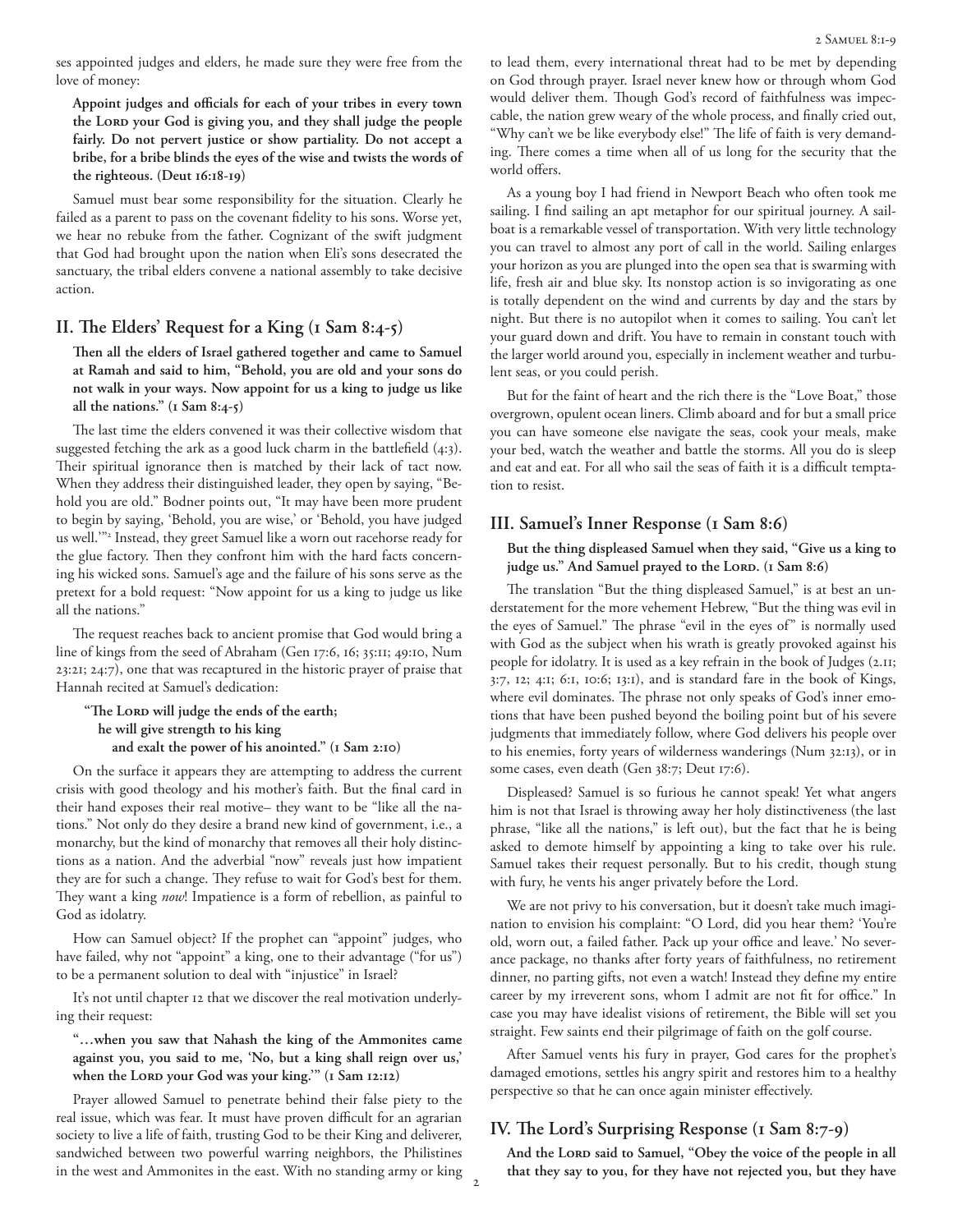#### Why Can't We Be Like Everyone Else?

**rejected me from being king over them. According to all the deeds that they have done, from the day I brought them up out of Egypt even to this day, forsaking me and serving other gods, so they are also doing to you. Now then, obey their voice; only you shall solemnly warn them and show them the ways of the king who shall reign over them." (1 Sam 8:7-9)**

## **A. The theological tension:** *"listen to the voice of the people."*

Now we learn that the elders were representing the voice of the people in their request, deepening the wound. How can Samuel "listen" to their voice? Who rules this nation, the people's whims or the prophet's word? The people are supposed to be governed by the voice of the prophet, not the prophet by the people! It all sounds absurd, especially when we consider God's condemnation of Adam: "Because you listened to the voice of your wife…cursed is the ground because of you" (Gen 3:17). The tension is further heightened when God adds "concerning all they say to you."

### **B. It's not about you, it's about me**

God now becomes pastoral in his care for his wounded prophet. He explains to Samuel that if he had not been listening selectively but had paid careful attention to all they had been saying, he would have understood that their request was not about him but about God. Though Samuel is mature in the faith, like us he is still prone to take the actions of others as personal attacks on his character.

In Israel's case, their request for a king to rule them was the culmination of their perpetual addiction to idolatry. Though they may have removed physical idols from the land, this request to be governed "like the *nations*" (under the guise of "justice") was nothing more than idolatry. Wanting the *right* thing the *wrong* way is worse than blatant idolatry. It is taking evil "means" and wrapping them in religious garb, blinding the conscience. The nation's request is an affront to a holy God and the equivalent to asking for a divorce in their relationship.

So don't take it personally. Living by faith means that we are not responsible for the choices of others and the consequences that those choices bring. As someone once said, "Poor planning on your part does not make an emergency on my part."

#### **C. Open their eyes to the consequences**

But God then adds that this new arrangement is not yet a done deal. He is not yet on board by any means. Blinded by naïveté, they have no idea of what they are asking for. Therefore Samuel is told to open their eyes by *solemnly warning* (a doubling of the verb "to testify, warn" to make the idea more emphatic) them of the painful consequences this road will bring down upon them. The term "warn" is a legal word that places them under oath and legal obligation for all the consequences of their choice. If they fully understand the consequences of all that will result, God grants them their full dignity as human beings who are free to choose and bear the full responsibility for their choice. This is more dignity than most moderns want to consider.

It's amazing to see that even in our rebellion, God in his grace does not give up on his people. Eugene Peterson comments, "God descends to our condition, accommodates to our dulled imaginations and little faith, works with us where we are, and changes us from the inside"<sup>3</sup> using the consequences of our choices.

What follows is a description of "the *justice* of the king" (vv. 9-20), which ironically turns out to be the "unjust" way worldly kings operate. By means of a clever word play on the term *misphat* ("justice" or "judge" - the root is used eight times in this chapter  $1, 2, 3, 5, 6, 9, 11, 20$ ), the present "injustice" the elders had hoped to address by appointing a "king like all the nations" will instigate an "injustice" that will undo all the freedom that God gave them in the Exodus. And tragically, it will be an "injustice" from which there will be no deliverance.

We will explore "the justice of the king," or what I call "conforming costs," next week, but now I want us to consider: "Why can't be like everyone else?"

# **V. Let's Go Sailing for a Lifetime!**

When Christ came to earth, he made the same call to his disciples that God did to Abraham, a radical call to leave mother and father, occupation, and all worldly security to come and follow him to a new city whose architect and builder was God. He promised to provide for them, to never leave them nor forsake them. He taught them to pray like Hannah and to trust God for all their needs, knowing that their heavenly Father was generous and already aware of them. His way of faith would lead into a life of adventure, danger, and a wealth of untold relationships that would carry them across the four winds of the known world.

When Peter said to the Lord that they had left everything to follow him, Jesus responded that the loss was nothing compared to the gain:

**Jesus said, "Truly, I say to you, there is no one who has left house or brothers or sisters or mother or father or children or lands, for my sake and for the gospel, who will not receive a hundredfold now in this time, houses and brothers and sisters and mothers and children and lands, with persecutions, and in the age to come eternal life." (Mark 10:29-30)**

Yes, sufferings would be theirs in spades, but they need never fear, for even in death he would be with them to grant them life. This is God's call to every one of us.

The life of faith is large and adventuresome, dangerous and demanding, yet it is so easy to sell out for much less. Like the world around us, we seek security that we can see and manage, reducing our lives to shallow materialism void of vitality and delight. The author of Hebrews commends the faith of the Hebrew Christians in Rome for the price they paid for their initial commitment to follow Christ:

**"For you had compassion on those in prison, and you joyfully accepted the plundering of your property, since you knew that you yourselves had a better possession and an abiding one." (Heb 10:34)**

Unfortunately, as time passed, many were forsaking their faith and going back to the synagogue for the legal protection that Judaism offered from Roman persecution. But the author of the letter encourages them to return to the illegal house churches no matter what the earthly consequences, for our eternal reward is far better:

# **"Therefore let us go to him outside the camp and bear the reproach he endured. For here we have no lasting city, but we seek the city that is to come." (Heb 13:13-14)**

Do you trust God with your finances and possessions? Do you pray, "Give us this day our daily bread?" aware that the heavenly Father knows what you need before you ask? When God grants you the ability to make money, what do you do with it? Pay the mortgage, car payment, house repairs, car repairs, insurance, food, school fees for the children, save for vacation, college, retirement, long-term care insurance…set for life?

God asked Israel for the first and best of all they owned in the giving of a tithe (10 per cent). The tithe was then distributed to the Levitical priests, widows, orphans, and the aliens living among them. By giving the first and the best, the people of God demonstrated their complete trust in him by acknowledging that he was the provider of all they owned. In the New Testament, the apostles give similar instructions but no percentage is given. Instead, when collecting for the famine in Judea, Paul gave freedom for each individual to determine the appropriate amount of his or her gift.